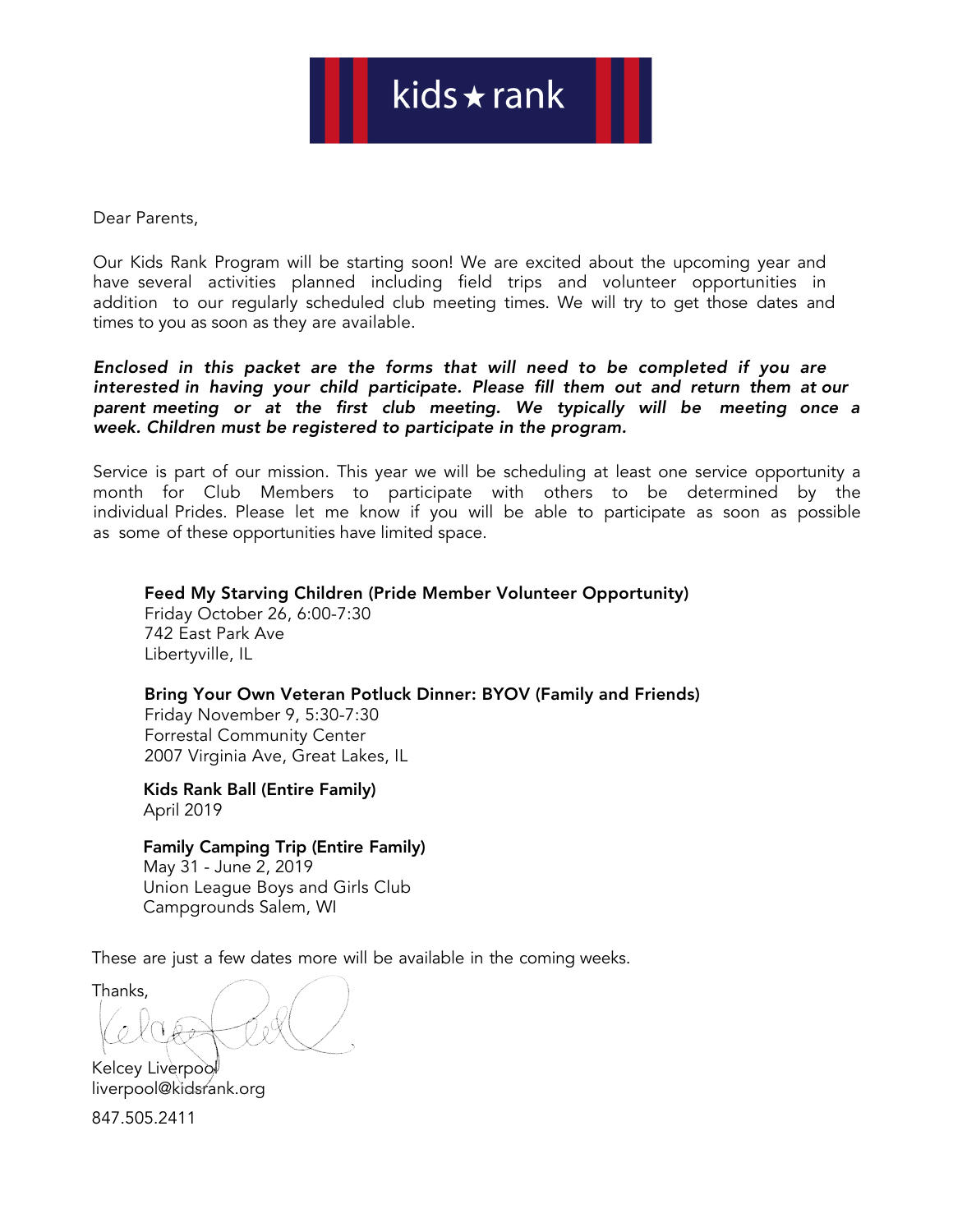H

## Kids Rank Registration Form

| Child's Name:<br>First                                                                         | Middle                                                                                                                                                                                                                                                                                                                                                                | Last                                                                                      |                                                                                                                                                                  |  |
|------------------------------------------------------------------------------------------------|-----------------------------------------------------------------------------------------------------------------------------------------------------------------------------------------------------------------------------------------------------------------------------------------------------------------------------------------------------------------------|-------------------------------------------------------------------------------------------|------------------------------------------------------------------------------------------------------------------------------------------------------------------|--|
| <b>Address</b>                                                                                 | Apartment                                                                                                                                                                                                                                                                                                                                                             |                                                                                           |                                                                                                                                                                  |  |
| City                                                                                           | State                                                                                                                                                                                                                                                                                                                                                                 | Child Home Phone                                                                          |                                                                                                                                                                  |  |
|                                                                                                |                                                                                                                                                                                                                                                                                                                                                                       | #of years in Kids Rank_______                                                             |                                                                                                                                                                  |  |
|                                                                                                |                                                                                                                                                                                                                                                                                                                                                                       |                                                                                           |                                                                                                                                                                  |  |
|                                                                                                | Kids Rank respects and welcomes all people from all backgrounds and abilities. By completing information (defined by the US Census),<br>you ensure support and funding for military children in your community. Hispanic/Latina is defined as an ethnicity, not a race therefore<br>it is reported separately. The information is used for statistical purposes only. |                                                                                           |                                                                                                                                                                  |  |
| <b>Custodial Care:</b>                                                                         | She/He is: (check all that apply)                                                                                                                                                                                                                                                                                                                                     | She/He is Hispanic/Latina:                                                                | Household Income:                                                                                                                                                |  |
| <b>Both Parents</b><br>Mother/Guardian Only<br>_Father/Guardian Only<br>__ Other______________ | __ American Indian or Alaskan Native<br>$-$ Asian<br>_ Black or African American<br>_ Hawaiian or Pacific Islander<br>__White<br>_Other (please specify)______________<br>I choose not to share at this time                                                                                                                                                          | $\mathsf{\_}$ Yes<br>$\overline{\phantom{0}}$ No<br>I choose not to share<br>at this time | $$0 - $14,999$<br>\$15,000-\$34,999<br>\$35,000-\$49,999<br>\$50,000-\$74,999<br>\$75,000-\$99,999<br>\$100,000 or more<br>I choose not to share<br>at this time |  |
|                                                                                                | Parent/Guardian address is the same as the military child                                                                                                                                                                                                                                                                                                             |                                                                                           |                                                                                                                                                                  |  |
| Parent/Guardian                                                                                | First Name<br>Middle                                                                                                                                                                                                                                                                                                                                                  | Last                                                                                      |                                                                                                                                                                  |  |
| Address:                                                                                       |                                                                                                                                                                                                                                                                                                                                                                       |                                                                                           |                                                                                                                                                                  |  |
| Employer:                                                                                      | Occupation:                                                                                                                                                                                                                                                                                                                                                           |                                                                                           |                                                                                                                                                                  |  |
| Home Phone                                                                                     | <b>Business Phone</b>                                                                                                                                                                                                                                                                                                                                                 |                                                                                           |                                                                                                                                                                  |  |
| Cell Phone                                                                                     | E-mail Address                                                                                                                                                                                                                                                                                                                                                        | I wish to opt out: __Texts __E-mails                                                      |                                                                                                                                                                  |  |

### Media Permission

When participating in Kids Rank Activities my child may be photographed for print, videotaped, or electronically imaged. Images may be used in promotional materials, news releases and other published formats for Kids Rank. The images will be the sole property of Kids Rank.

\_\_\_I wish to opt out at this time

#### Mission of Kids Rank

Kids Rank provides military children with a sense of stability through interactive group learning experiences and community service.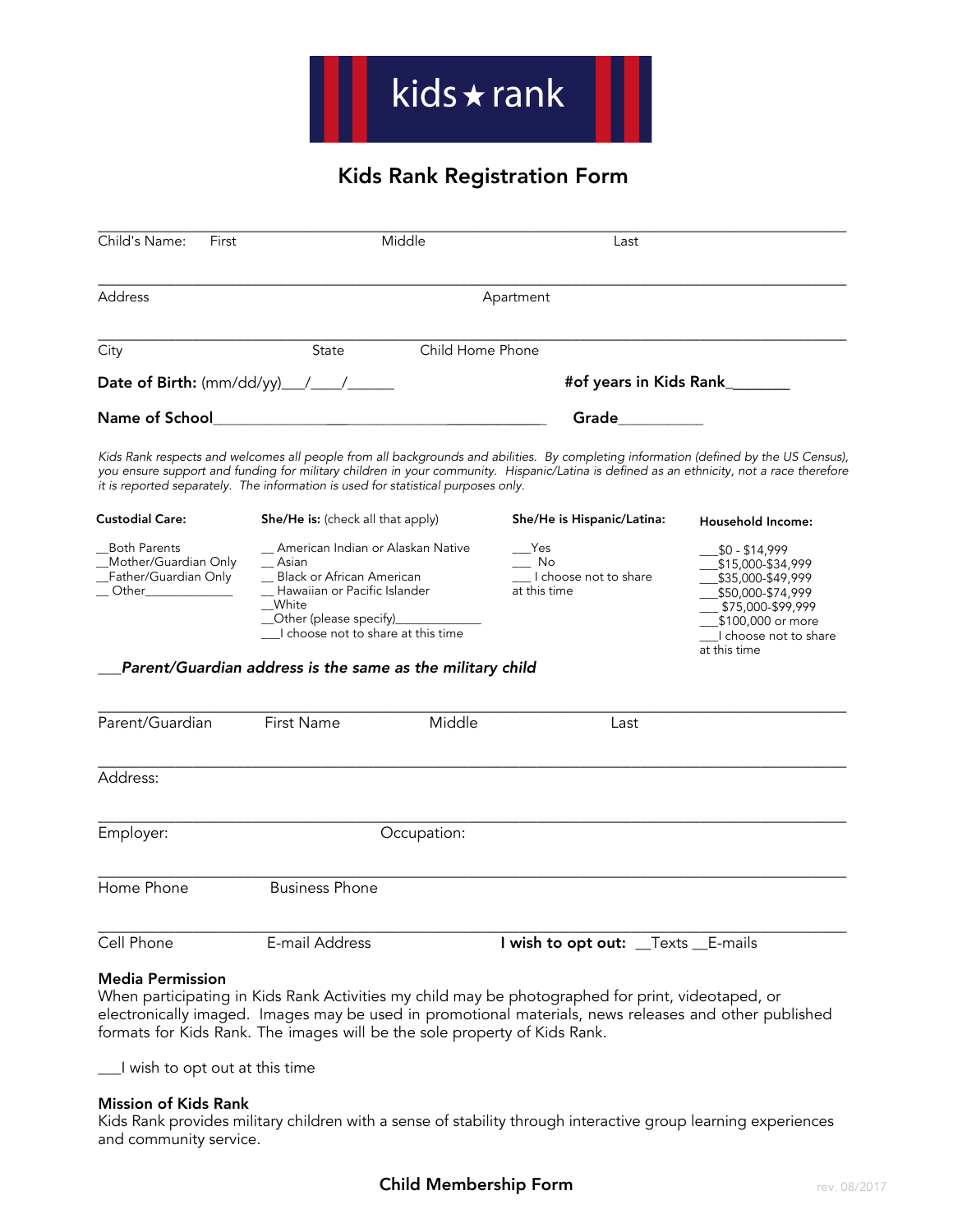| <b>Payment Information</b>                                                                        |
|---------------------------------------------------------------------------------------------------|
| Membership Fee: \$50.00 NEW Pride Members, includes registration and uniform (vest and tee shirt) |
| \$25.00 returning Pride Members                                                                   |
| <b>Donation Information:</b>                                                                      |
| I would like to make a donation today that directly benefits my child/children's Kids Rank Club.  |
| Enclosed is my tax-deductible donation in the amount of:                                          |
| __\$500 __\$250 __\$150 __\$100 __\$50 ____\$25 ___ Other \$ _______                              |
|                                                                                                   |
| Total (Membership + Donation): \$                                                                 |
| _Cash ___Check*                                                                                   |
|                                                                                                   |
| *Make checks payable to Kids Rank                                                                 |

### Kids Rank's Core Pillars

### **CONNECT**

(Teamwork) Military children engage in team-building and bonding activities which promote connectedness and an understanding of the unique strengths of military families.

### LEAD

(Empower) Military children discover their own talents; their abilities to use their critical thinking skills to help solve problems and take responsibility through leadership roles.

### **SERVE**

(Take Action) Military children learn their new environment and how to care for others when planning and executing service projects bringing about positive change in their communities.

> \_\_\_\_\_\_\_\_\_\_\_\_\_\_\_\_\_\_\_\_\_\_\_\_\_\_\_\_\_\_\_\_\_\_\_\_\_\_\_\_\_\_\_\_\_\_\_\_\_ Signature of Parent/Guardian Date

### THANK YOU FOR SUPPORTING KIDS RANK PRIDES!

| $\sim$<br><b>Jnly</b><br>ror<br>Jtticial<br>$\bigcup$ se $\prime$ |         |  |  |
|-------------------------------------------------------------------|---------|--|--|
| Pride                                                             | :atıon: |  |  |
| $\pi$ .                                                           | ഹ       |  |  |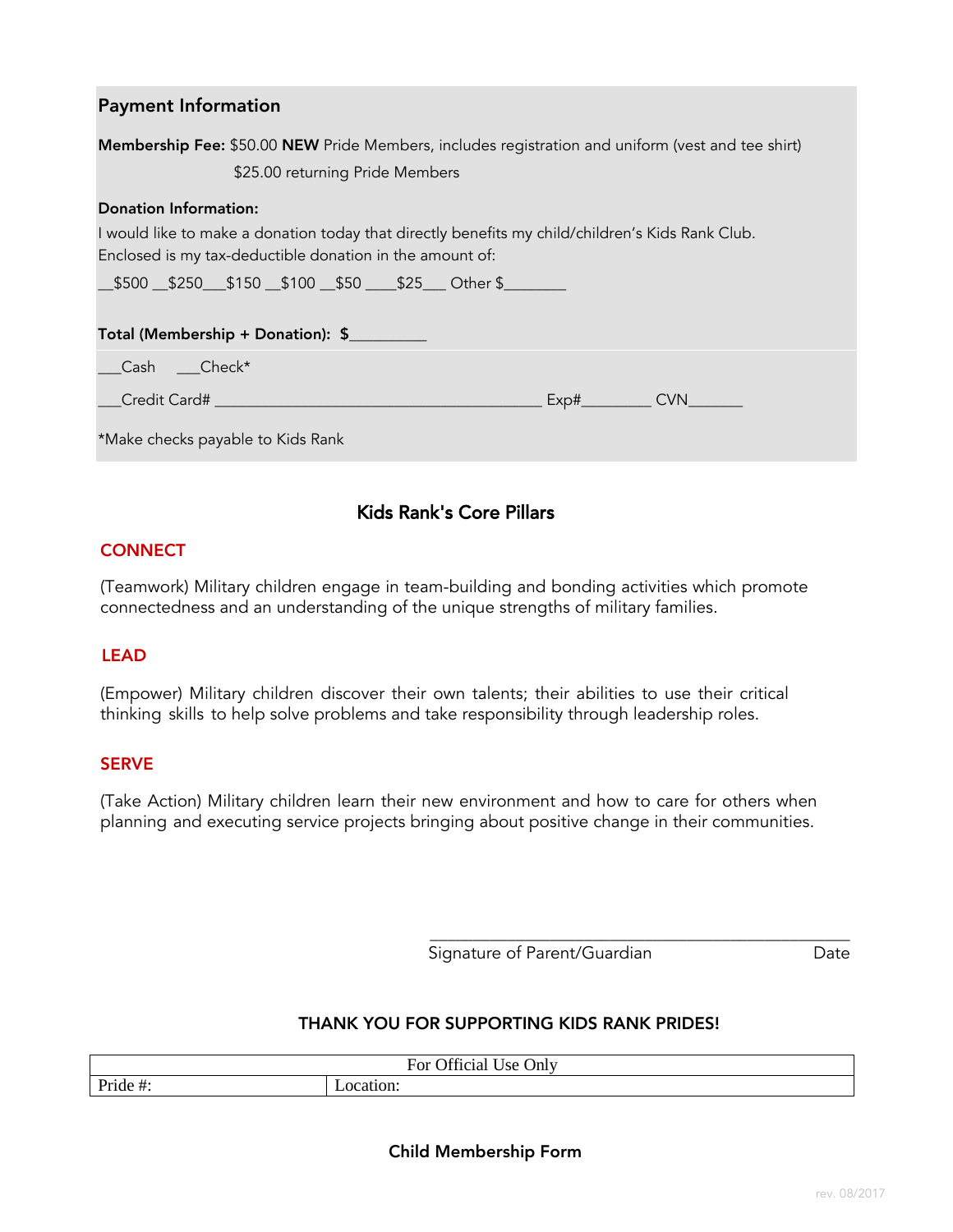# kids  $\star$  rank

The Kids Rank Creed and TAPS are recited at each meeting and ceremonies take some time with your Pride Member learning the words so they are prepared. We will be working with them to help them understand the meaning as it is an important part of who we are!

## Kids Rank Creed

I am a Kids Rank Club Member.

I am a Military Child.

I will serve my community with commitment and unselfishness.

I will respect others and myself

I will represent my military family with pride and honor.

I will demonstrate and lead by my own example.

I will trust and support my fellow Club Members.

I proudly serve as a Kids Rank Club Member!

### HOORAH!

### TAPS

Traditionally TAPS was a signal for Extinguish Lights (Lights Out) at the end of the day.

Day is done, gone the sun, from the hills, from the lake, from the skies. All is well, safely rest, God is nigh.

Thanks and praise, for our days, 'neath the sun, 'neath the stars, 'neath the sky. As we go, this we know, God is nigh.

\_\_\_\_\_\_\_\_\_\_\_\_\_\_\_\_\_\_\_\_\_\_\_\_\_\_\_\_\_\_\_\_\_\_\_\_\_\_\_\_\_\_\_\_\_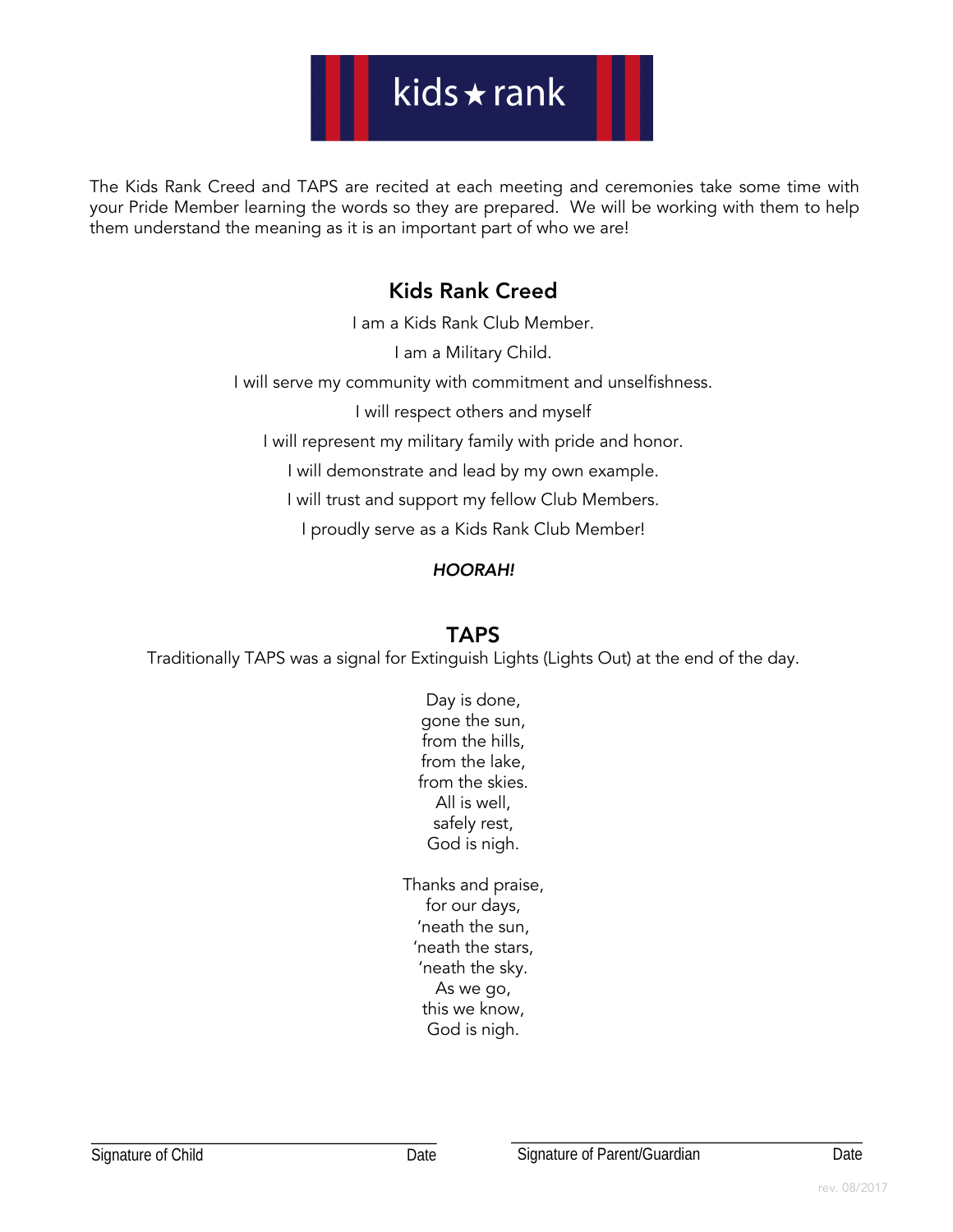## Health History for Pride Members

This form must be completed and signed by parents/guardians of children. All Health History Forms will be held in limited access by the Pride Leader. The absolute minimum necessary information may be shared with other volunteers in order to provide adequate health care. The Health History form will be retained by the Pride Leader until it is destroyed. The more complete information you provide, the better we are able to work with your child to ensure she receives the care she needs.

| Name of Minor: (Last, First, Middle Initial)                                                                                                     |              |       | Date of Birth: (dd/mm/yyyy) |                 |
|--------------------------------------------------------------------------------------------------------------------------------------------------|--------------|-------|-----------------------------|-----------------|
| Address                                                                                                                                          |              | City  | State                       | Zip Code        |
| Parent or Guardian 1                                                                                                                             |              | Phone | Alternate Phone             |                 |
| Parent or Guardian 2                                                                                                                             |              | Phone | Alternate Phone             |                 |
| <b>Emergency Contact</b>                                                                                                                         | Relationship |       | Phone                       | Alternate Phone |
| <b>Health Insurance Information</b><br>(Family insurance is primary insurance in case of accident or illness, Kids Rank insurance is secondary.) |              |       |                             |                 |
| Policy Holder's Name                                                                                                                             |              |       | Policy Number               |                 |
| Insurance Company Name                                                                                                                           |              |       | Group Number                |                 |
| Insurance Company Address                                                                                                                        |              |       | Insurance Company Phone     |                 |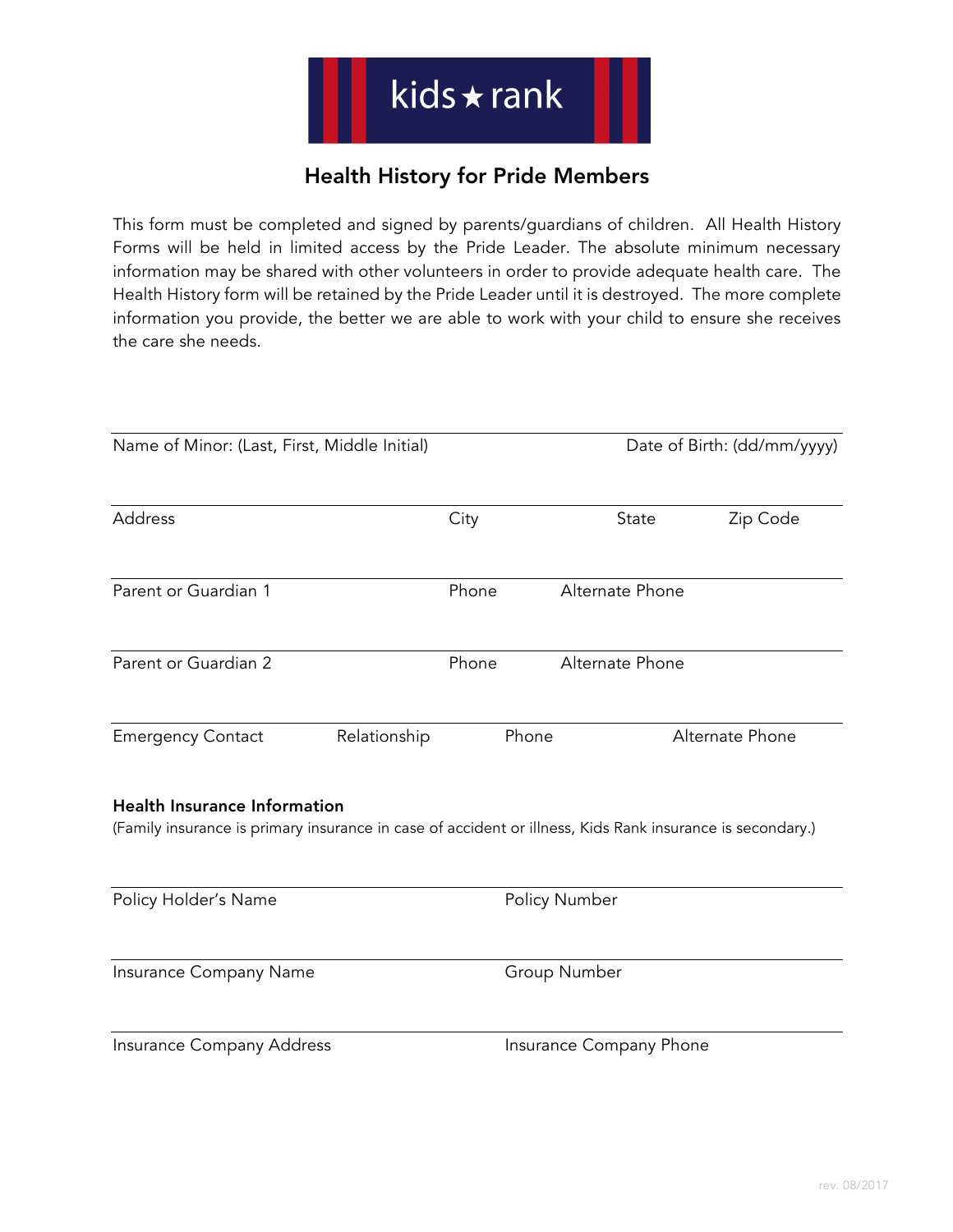Health information (Check all that apply and provide requested information)

| Allergies            | Yes | <b>No</b> | Explain "yes" answers. Include the type of allergy (e.g.- "nut allergy" in<br>the food category) |
|----------------------|-----|-----------|--------------------------------------------------------------------------------------------------|
| Animals              |     |           |                                                                                                  |
| <b>Insect Stings</b> |     |           |                                                                                                  |
| Plants/Trees         |     |           |                                                                                                  |
| Food                 |     |           |                                                                                                  |
| <b>Drugs</b>         |     |           |                                                                                                  |
| Other                |     |           |                                                                                                  |

| Condition            | <b>Dates</b> | Condition                   | Dates          | Conditions<br>Dates               |  |
|----------------------|--------------|-----------------------------|----------------|-----------------------------------|--|
| ADD/ADHD             |              | Epilepsy                    |                | Muscle<br>Disease/Disorder        |  |
| <b>Arthritis</b>     |              | Fainting                    |                | Nervous System<br><b>Disorder</b> |  |
| Asthma               |              | German Measles              |                | Sickle Cell Anemia                |  |
| <b>Athletes Foot</b> |              | Hay Fever                   |                | Sinusitis                         |  |
| <b>Bed Wetting</b>   |              | Headaches/Migraines         |                | Skeletal<br>Disease/Disorder      |  |
| Bleeding/Clotting    |              | Hearing                     |                | Disorder Skin<br>Conditions       |  |
| <b>Bronchitis</b>    |              | <b>Heart Defect/Disease</b> |                | Sleep<br>Disturbance/Walking      |  |
| Chicken Pox          |              | Hypertension                | Stomach Upsets |                                   |  |
| Colds/Sore Throats   |              | Kidney Disease              |                | Urinary Tract Infections          |  |
| Constipation         |              | <b>Measles</b>              |                | <b>Wear: Contacts</b><br>Glasses  |  |
| Convulsions          |              | Mononucleosis               | Other:         |                                   |  |
| <b>Diabetes</b>      |              | <b>Motion Sickness</b>      |                | Other:                            |  |
| Ear Infections       |              | Mumps                       |                | Other:                            |  |

| Explain any specific needs or accommodations required: _____                           |
|----------------------------------------------------------------------------------------|
| Explain any known behavioral and/or emotional problems: ______                         |
| Explain any psychiatric counseling or hospitalization: ______                          |
| Explain any operations or serious injuries: ________                                   |
| Explain any disabilities or chronic or recurring illnesses: _____                      |
| Explain any activities that are discouraged or limited by your child's physician: ____ |
| Explain any dietary modifications: ________                                            |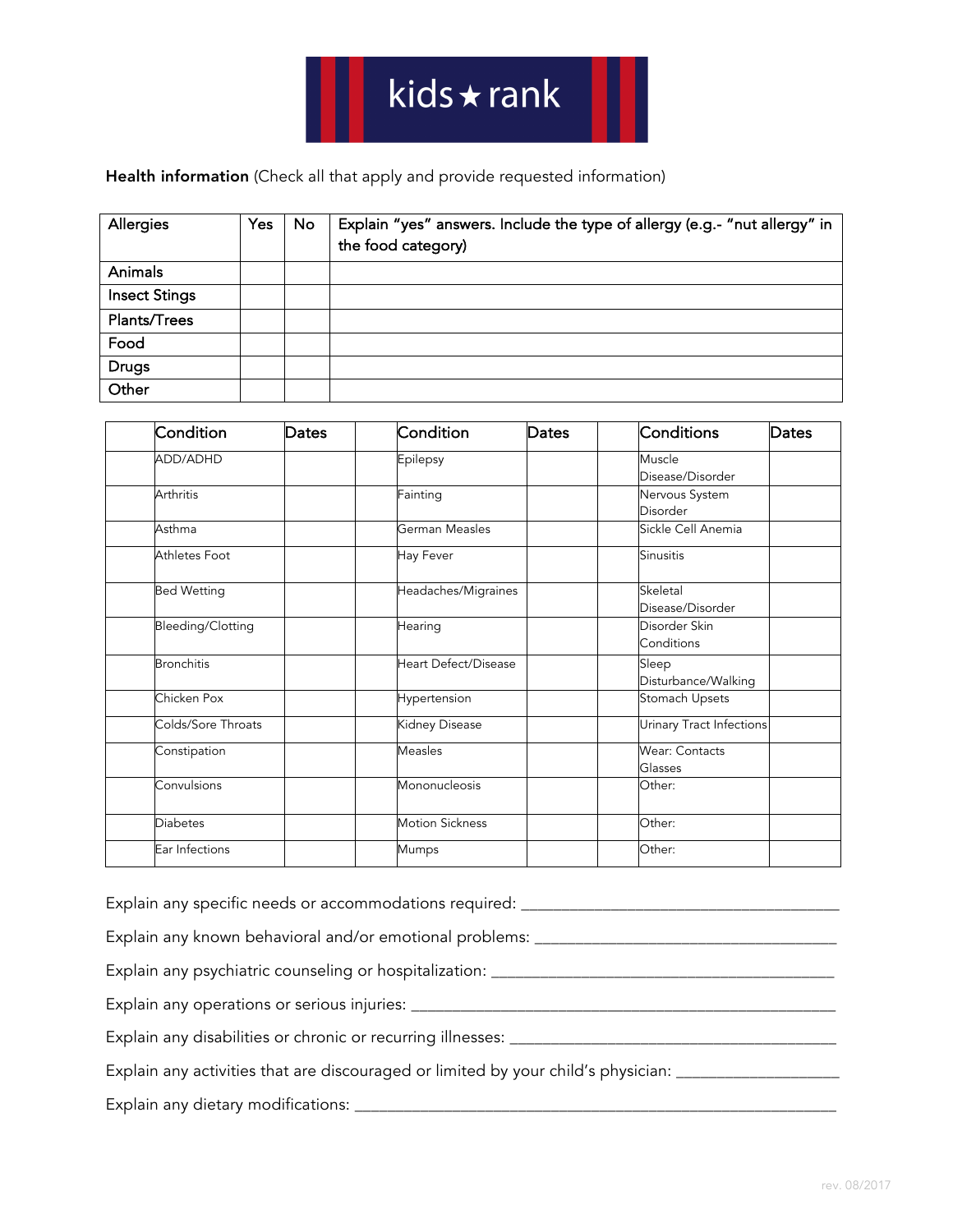### Medication Information (including any precautions or restrictions for activities)

| Name of Medication | Reason for Medication | Dosage | <b>H</b> requency |
|--------------------|-----------------------|--------|-------------------|
|                    |                       |        |                   |
|                    |                       |        |                   |
|                    |                       |        |                   |

| Does your child suffer from Anaphylaxis?                                                                             | Yes | NΩ  |  |
|----------------------------------------------------------------------------------------------------------------------|-----|-----|--|
| *Anaphylaxis is a severe allergic reaction marked by swelling to the throat or tongue, hives, and trouble breathing. |     |     |  |
| Does your child carry an Epipen?                                                                                     | Yes | No. |  |
| Does your child carry an inhaler?                                                                                    | Yes | Nο  |  |

This health history is correct so far as I know. The person herein described has permission to engage in all activities except as noted. I hereby give permission to the First-Aider or Adult-In-Charge to provide routine health care and witness prescribed medications. I consent for my child to receive such medical treatment and/or surgical procedures as are deemed necessary in the event of an emergency and to assume liability for any medical expenses involved. This authorization extends to my child's participation in any activity sponsored by Kids Rank. Should a medical emergency arise during my child's participation in a Kids Rank-sponsored activity, I understand that reasonable efforts will be made to contact me or my designated alternate at the phone numbers I have given. If it is believed my child's life or health may be adversely affected by the delay that an attempt to contact me or my designated alternate would cause, I consent to the administration of medical treatment and/or surgical procedure deemed necessary by the medical doctor and/or medical facility and the immediate administration of life-sustaining measures deemed necessary under the circumstances. This completed form may be photocopied.

Signature: Date:

\* If for any reason you cannot sign this form, attach a written statement to this form. The statement must be signed for attendance/participation.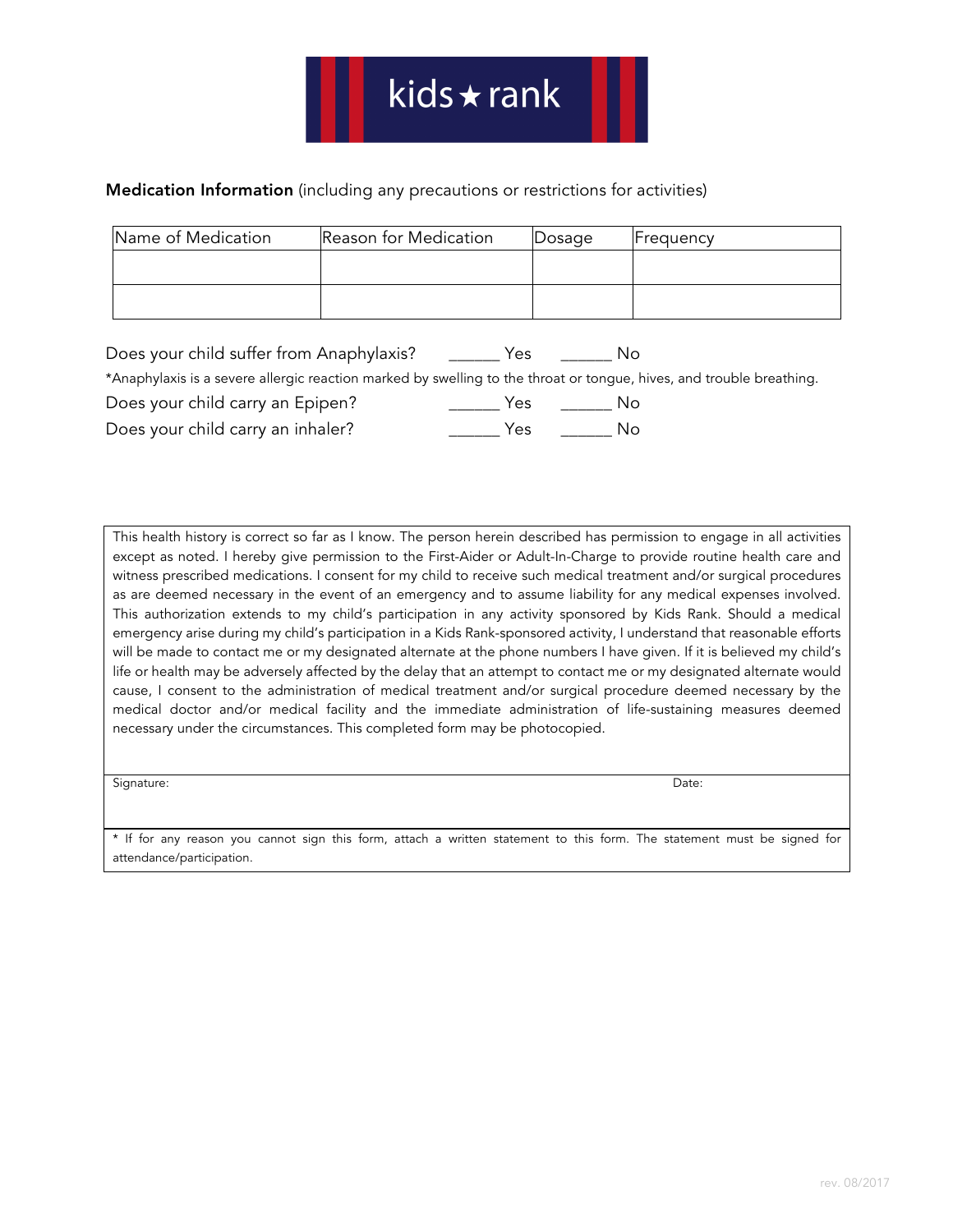## Kids Rank Photo Release Form

I, \_\_\_\_\_\_\_\_\_\_\_\_\_\_\_\_\_\_\_\_\_\_\_\_\_\_\_\_\_\_\_\_\_(Parent/Guardian) hereby give my consent for Kids Rank Clubs to use photograph and likeness of \_\_\_\_\_\_\_\_\_\_\_\_\_\_\_\_\_\_\_\_\_\_\_\_\_\_\_\_\_\_\_\_\_\_\_\_(Child's Name) for used in its publications, including its website. I release them from any expectation of confidentiality and attest that I am the parent or legal guardian.

During this event, I give permission for my child to be photographed, videotaped or otherwise electronically imaged. Images may be used in promotional materials, new releases, and other published formats for Kids Rank. The images will become the sole property of Kids Rank.

\_\_\_\_\_\_\_\_\_\_\_\_\_\_\_\_\_\_\_\_\_\_\_\_\_\_\_\_\_\_\_\_\_\_\_\_\_\_\_\_\_\_\_\_\_\_\_\_\_\_\_\_\_\_ \_\_\_\_\_\_\_\_\_\_\_\_\_\_\_\_\_\_\_\_\_\_\_\_\_\_\_\_

| Parent/Guardian's Signature | Date |
|-----------------------------|------|
|-----------------------------|------|